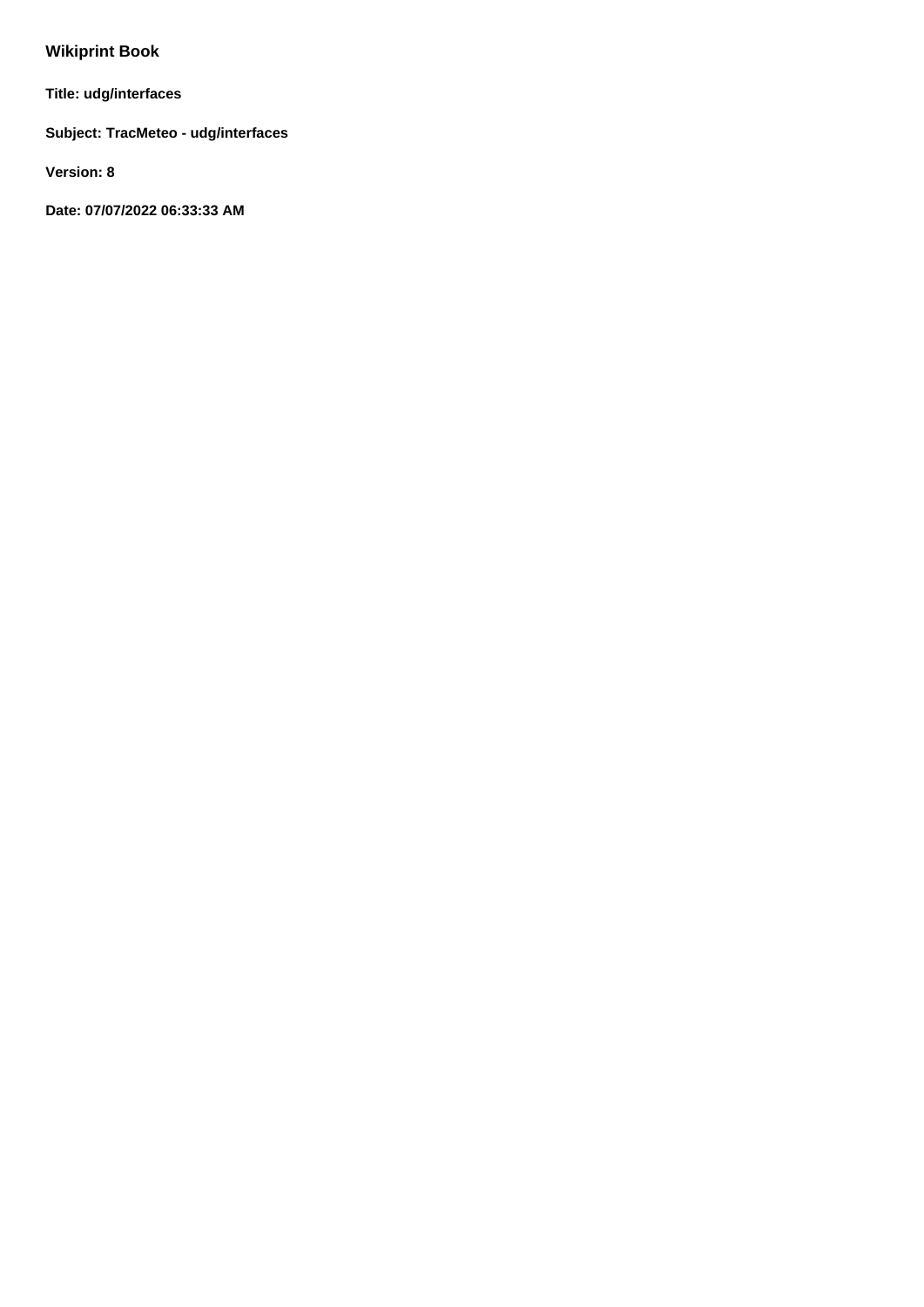## **Table of Contents**

Web interface to explore and download data 3